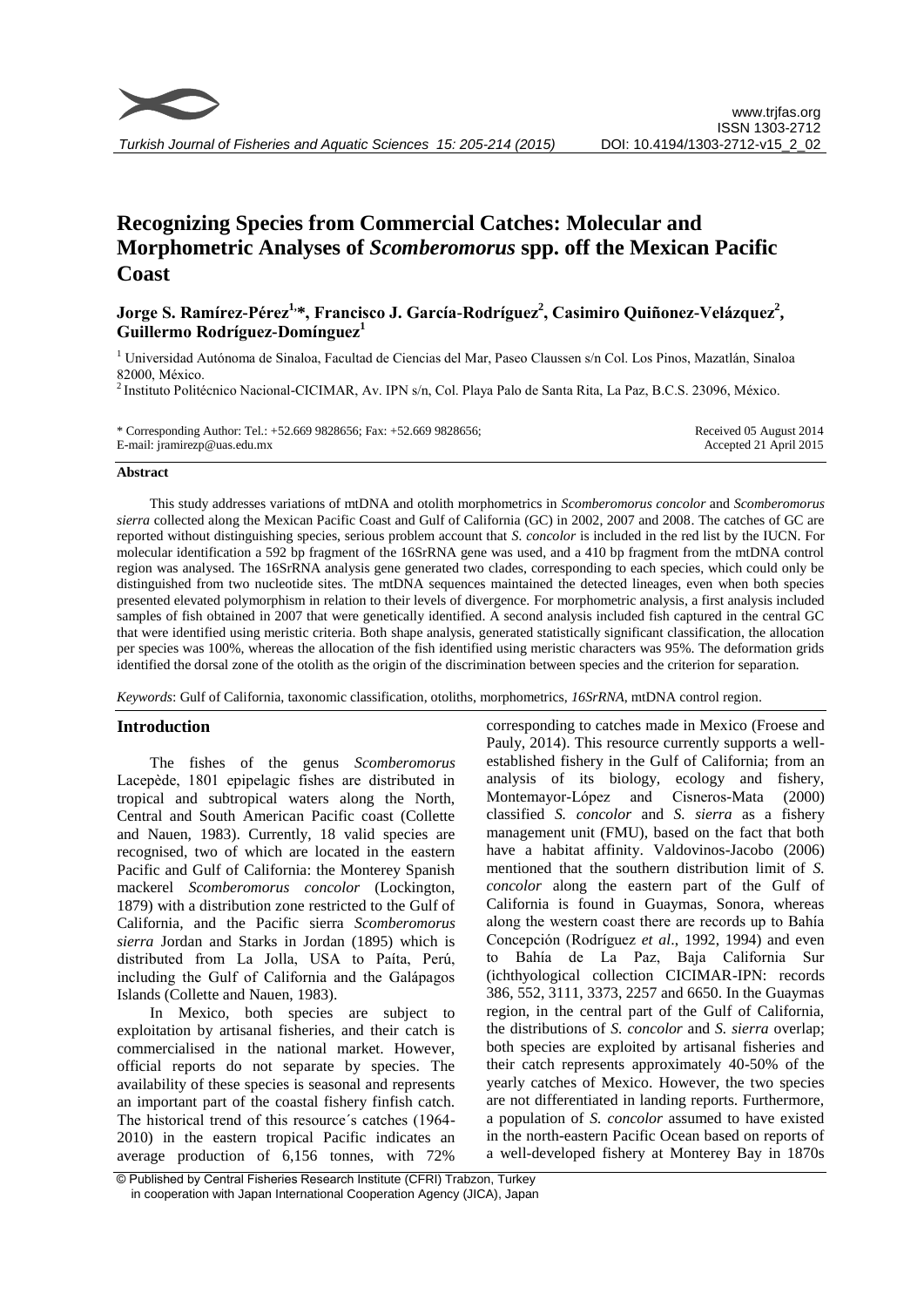and 1880s, followed by its disappearance from the area (Fitch and Flesching, 1949). As a result, *S. concolor* has been included in the IUCN red list as a vulnerable species due to the reduction of its distribution (Collete *et al*., 2011).This calls for the identification of catches, and for the evaluation of life parameters for each species, since the current management plan does not allow the evaluation of the effect of the fishery on each species.

Problems in the identification of species arise when the populations are made up of cryptic species that are morphologically similar but genetically different, or when identical populations are reproductively isolated (Carvalho and Nigmatullin, 1998). The main diagnostic characteristic distinguishing *S. concolor* from *S. sierra* is the number of gill rakers on the first gill arch; while *S. concolor* presents 5-9 gill rakers on the upper arch and 15-20 on the lower arch, *S. sierra* presents 3-5 and 10-13 on the upper and lower arches respectively (Miller and Lea, 1972). The only noticeable difference between the two species is the lack of gold spots on the sides of the *S. concolor* male, which in most instances would not be sufficient to recognise the species, because once they are out of the water the gold spots fade.

Molecular markers, specifically from mitochondrial DNA (mtDNA) sequences, are a useful tool for discriminating species (Kocher *et al*., 1989). The importance of mtDNA lies mainly in the fact that it is of uniparental origin and as a consequence provides relevant information on evolutionary lineages. In particular, the genes 16SrRNA, Cytochrome b and the subunit I of the oxidase cytochrome (COI) have been used to resolve species identification problems (Grant and Utter, 1984; Patarnello *et al*., 1994; Di Finizzio *et al*., 2007; Imaizumi *et al*., 2007; Lakra *et al*., 2009). The use of COI as a useful marker for the identification and definition of species under a known concept such as DNA barcode has gained much interest (Hebert *et al*., 2003). However, despite COI being a robust evolutionary marker, it has been shown to have a higher mutation rate in several organisms. We therefore selected the mitochondrial 16SrRNA gene, which has also been shown to be a good marker for species differentiation, and has been of great use in studies of intergeneric and interspecific comparisons in several Perciform families (Ritchie *et al*., 1997; Bernardi *et al*., 2000; Streelman *et al*., 2002).

Another useful and statistically robust tool for the discrimination of species is morphometric analysis, using the body shape or some other body structure. In fish, the *sagittal* otoliths have been used both for the discrimination of populations or stocks (Campana and Casselman, 1993), and for species identification (Monteiro *et al*., 2005). Otoliths are calcium carbonate structures located in the inner ear of fish that act as sound transducers and play an important role in the hearing capacity of fish

(Gauldie, 1988; Popper and Lu, 2000; Rodríguez-Mendoza, 2006). The size and shape of otoliths are considered characteristic of each species and phylogenetic patterns can be deduced from their morphology. Ramírez-Pérez *et al.* (2010) evaluated the power of discrimination of *sagittal* otoliths for distinguishing phenotypic stocks of *S. sierra* in three different locations of the Gulf of California. In the present study genetic variations of mtDNA sequences and morphometric variations of otolith shape in the gulf sierra *S. concolor* and the Pacific sierra *S. sierra* were addressed in order to provide elements to discriminate between both species and assess potential biases in the traditional identification based on meristic characters.

### **Materials and Methods**

#### **Data Collection**

Otolith and tissue samples of *Scomberomorus* spp. were obtained at nine sites in the northern part of the Gulf of California (both coasts) and western coast of the Baja California Peninsula, south to Chiapas State, in 2002, 2007 and 2008 (Table 1; Figure 1). The otoliths were stored dry in plastic tubes and the tissue samples were stored in 96% ethanol at room temperature until processing.

Fish identification at species level was based on the number of gill rakers on the first gill arch as described by Miller and Lea (1972).

#### **Molecular Identification**

Genomic DNA was extracted using a commercial kit (DNeasy®Tissue-Qiagen), according to the manufacturer´s specifications. Quality of the DNA was verified using 1% agarose gels stained with SybrGold and visualised in a BioDoc-itTM (UVP) ultraviolet light photo-documentation system.

For molecular identification of the species the 16SrRNA gene was used, which is widely employed in phylogenetic studies since it is highly conserved; hence the analysis can be performed with few individuals. This situation occurred in the present study, since there were only three *S. concolor* individuals collected at San Felipe (SF), a location where *S. sierra* specimens have never been recorded. Ten individuals from six locations (BM, LRT, GYM, COL, ACA and CHI) and three individuals from one location (SF) identified by meristic characters as *S. sierra* and as *S. concolor*, respectively, were selected for this analysis (Table 1). A fragment  $(\sim 592$  bp) was amplified using the primers 16Sar-L (5' CGCCTGTTTATCAAAAACAT) and 16Sar-H (5' CCGGTCTGAACTCAGATCACGT) reported by Palumbi *et al.* (1991). The reactions were carried out in 35 µl volumes containing: PCR 1X Buffer (Invitrogene), 0.2 mM of dNTP mix, 0.48 µM of each primer, 4.0 mM of  $MgCl<sub>2</sub>$  and 2.5 U of Taq DNA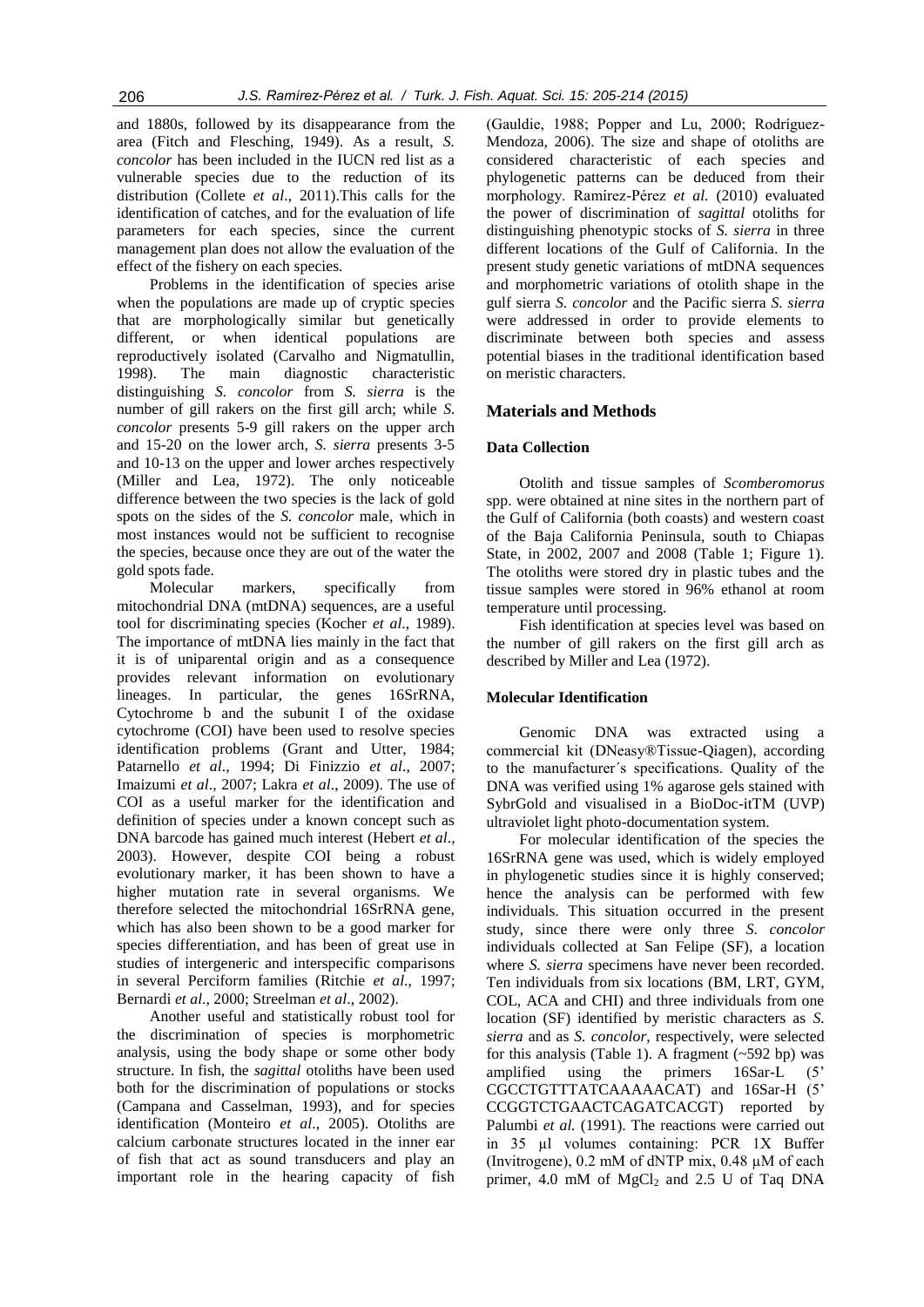| Sampling sites               |            |               |               |                | Number of samples      |          |
|------------------------------|------------|---------------|---------------|----------------|------------------------|----------|
|                              |            |               | Morphometrics |                |                        |          |
|                              |            | Sampling date | 16SrRNA       | Control region | Genetically identified | Meristic |
| S. concolor (Gulf sierra)    |            |               |               |                |                        |          |
| San Felipe, B.C. (SF)        | Mar        | 2007          | 3             |                |                        |          |
| Guaymas, Son. (GYM)          | Oct        | 2007          |               |                | 12                     |          |
|                              | Jan        | 2002          |               |                |                        | 17       |
|                              | Feb        | 2002          |               |                |                        | 32       |
|                              | Mar        | 2002          |               |                |                        |          |
|                              | Apr        | 2002          |               |                |                        | 21       |
|                              | May        | 2002          |               |                |                        | 15       |
|                              | Jun        | 2002          |               |                |                        | 15       |
| S. sierra (Pacific sierra)   |            |               |               |                |                        |          |
| Bahía Magdalena, B.C.S. (BM) | Jun        | 2007          | 1             | 8              |                        |          |
|                              | Aug        | 2007          |               | 6              |                        |          |
|                              | <b>Nov</b> | 2007          |               | 16             | 15                     |          |
| Loreto, B.C.S. (LRT)         | Oct        | 2007          | 1             | 30             | 10                     |          |
| Guaymas, Son. (GYM)          | Mar        | 2007          | 5             | 12             |                        |          |
|                              | Oct        | 2007          |               | 18             |                        |          |
|                              | Jan        | 2002          |               |                |                        | 10       |
|                              | Feb        | 2002          |               |                |                        | 13       |
|                              | Mar        | 2002          |               |                |                        | 10       |
|                              | Apr        | 2002          |               |                |                        | 17       |
|                              | May        | 2002          |               |                |                        | 26       |
|                              | Jun        | 2002          |               |                |                        | 22       |
| Mazatlán, Sin. (MZT)         | Dec        | 2007          |               | 30             | 10                     |          |
| Chacala, Nay. (CH)           | Oct        | 2007          |               | 30             | 5                      |          |
| Manzanillo, Col. (COL)       | Nov        | 2007          | 1             | 20             |                        |          |
|                              | Dec        | 2007          |               | 10             |                        |          |
| Acapulco, Gue. (ACA)         | Jul        | 2008          | 1             | 30             |                        |          |
| Puerto Arista, Chi. (CHI)    | Mar        | 2008          | $\mathbf{1}$  | 30             |                        |          |
| Total                        |            |               | 13            | 240            | 52                     | 198      |

**Table 1.** Sites and dates of sampling of *Scomberomorus concolor* and *S. sierra* along the Mexican Pacific coast



**Figure 1.** Geographic location of the sampling sites along the Mexican Pacific coast. The full names of the abbreviations of the sampling sites are presented in Table 1. In San Felipe (SF), north of the Gulf of California, only one sampling trip was conducted to collect gulf sierra *S. concolor*; Pacific sierra *S. sierra* has not been reported in this region.

Polymerase (Invitrogene). The thermocycler parameters were: 2 minutes at 94ºC for denaturation of mixtures, followed by 35 cycles with three temperature segments (94°C, 58°C and 72ºC during 1 minute each), and a final extension of 4 minutes at 72ºC. In addition, 240 sequences of mtDNA control region were obtained from individuals identified as *S. sierra* using meristic criteria*,* in order to genetically validate the taxonomic identification (Table 1). The clades found were associated with the clades obtained via the 16SrRNA gene. These results allowed the confirmation of whether the genetic variations found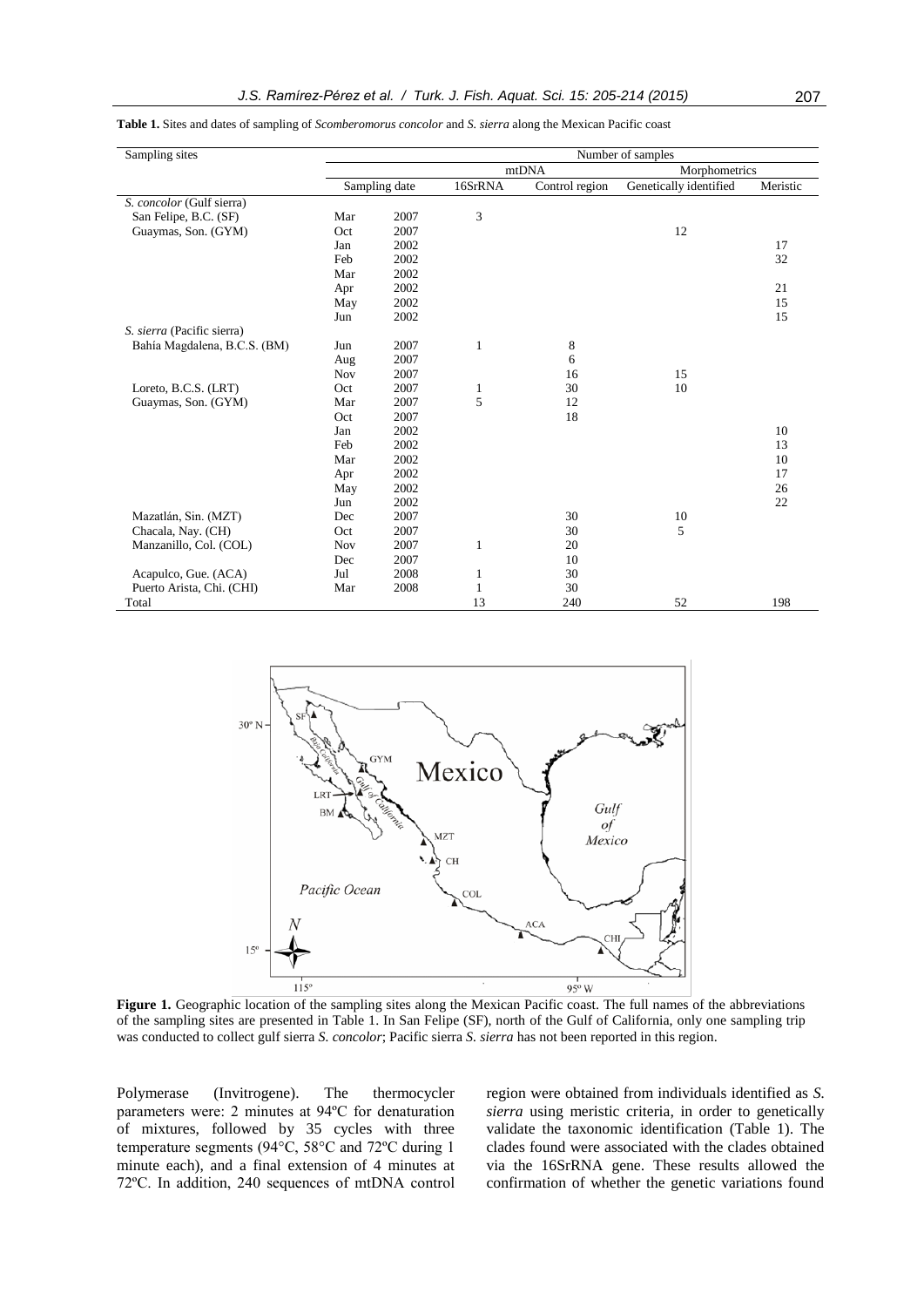were caused by the polymorphism of *S. sierra* or by the divergence between the two species (finding clades associated with each species). The fragment of the control region (~410 bp) was amplified using primers designed in this study (ScomRc: 5' ATTGAAGGTGAGGGACAA and ScomPhe: 5' CGGAGCTTTCTAGGGCTCAT) based on a complete sequence of the mtDNA control region of *Scomberomorus cavalla* (access in GenBank # NC 008109). The amplification of the control region was carried out using the same concentrations and thermocycler parameters used in the amplification of the 16SrRNA gene.

The products of the amplifications (gene 16SrRNA and control region) were confirmed by electrophoresis in 1% agarose gels. The gels were stained with SybrGold and visualised in an ultraviolet light photo-documentation system. Once the success of the amplification was confirmed, the products were sequenced (MacroGen Inc., Korea) in both directions using the same primers used in the amplification.

All sequences were aligned and arranged using Sequencher 4.5 (GeneCode Inc.). The sequences, both of the 16SrRNA gene and of the control region, were used to construct a Neighbor-Joining (NJ) phylogram based on the Kimura-2 parameter model using MEGA 3.0 (Kumar *et al*., 2004), and to estimate the intra and inter-specific genetic distances.

#### **Morphometric Analysis**

In order to validate the use of otolith shape to

distinguish between *S. concolor* and *S. sierra,* a sample collected in 2007 of up to 40 randomly selected otoliths per species that were genetically identified (via the mtDNA control region), were used for a preliminary morphometric analysis (Table 1). Fish otoliths from GYM (fishing site where both species overlap in their distribution and are caught by fisheries) identified via gill raker counts (n=100 of *S. concolor*, n=98 of *S. sierra*) were used in a posterior morphometric analysis (Table 1). In order to reduce the potential interannual variation in otolith shape, the fish selected for this analysis (GYM) came from the 2002 fishing season.

Images of the otoliths were taken using a Sony digital camera connected to an Olympus stereoscope. All images were digitalised at 10x with their respective measurement scale. To provide guidelines of equal angular spacing, a reference was constructed on the digital image of each otolith using the MakeFan program (Sheets, 2003-2005) to identify points in the same position in all otoliths. In accordance with Ramírez-Pérez *et al.* (2010), 32 landmarks were established, one on the otolith focus and the rest on the posterior dorsoventral contour (Figure 2).

A superimposition method based on generalized Procrustes analysis (GPA) was used to remove differences attributed to the position, orientation, and scale between configurations. (Rohlf and Bookstein, 1990; Rohlf and Slice, 1990). These analyses were performed using the CoordGen6 program (Sheets, 2003-2005). A Canonical Variable Analysis (CVA)



**Figure 2.** Digital images of sagittal otoliths of the gulf sierra *S. concolor* and of the Pacific sierra *S. sierra*. The references on the outer edge of the posterior dorso-ventral region of the otoliths are homologous points selected according to the criteria established for the Pacific sierra by Ramírez-Pérez *et al.* (2010).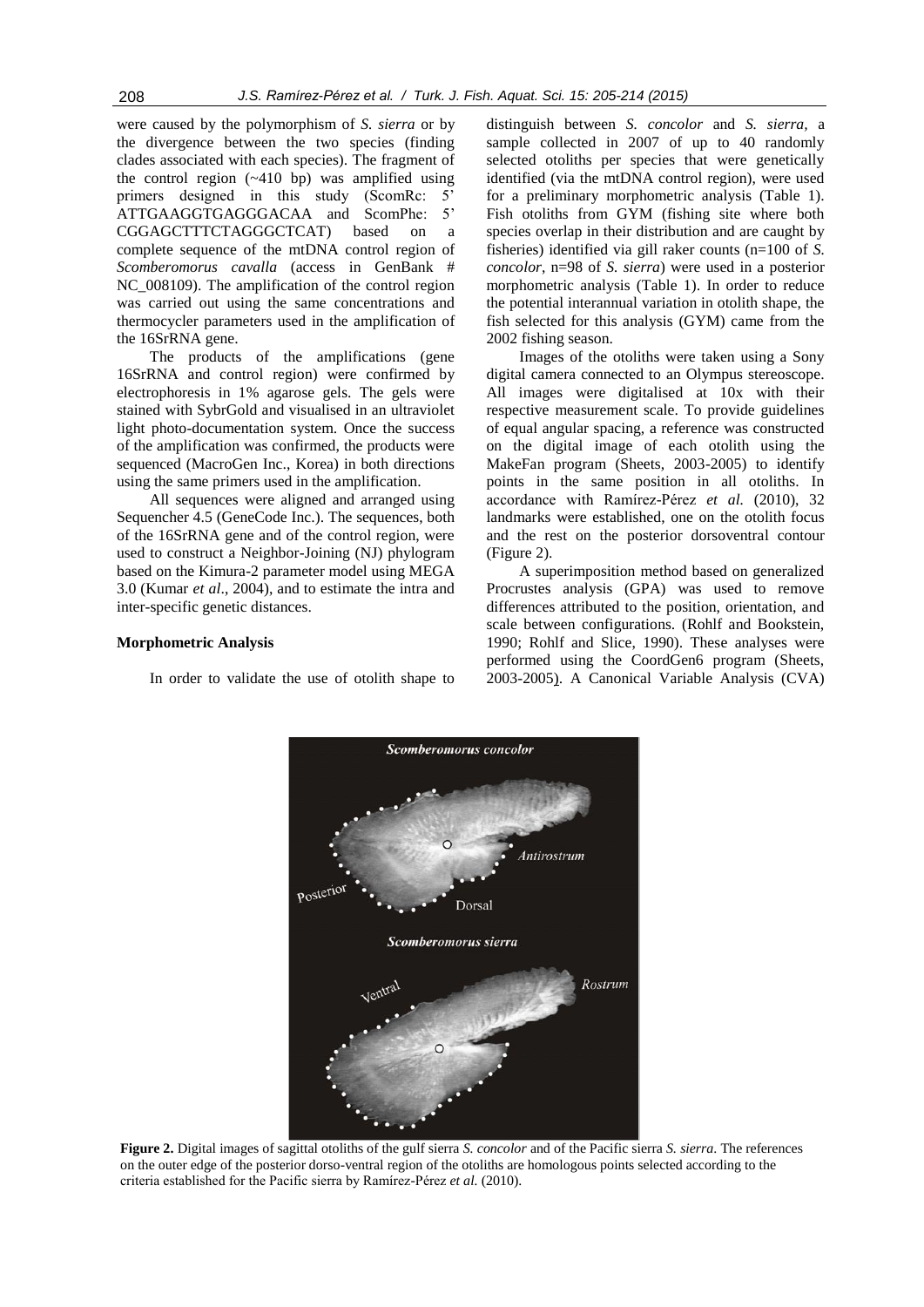was performed to evaluate the variation of the otolith shape of each species using CVAGen6 (Sheets, 2003- 2005). The statistical significance was evaluated through Wilks' Lambda value  $(Λ)$ . Values closer to zero mean that there is perfect discrimination, while values closer to one represent a lack of discrimination. An allocation matrix was obtained using Mahalanobis distances of the scores produced by the CVA. The allocation is based on the distance between each individual and the centroid of the closest group. Finally, in order to observe the trend in shape variation, the average shape of the otolith and its variation in each species was obtained through deformation grids (Thin Plate Spline).

#### **Results**

#### **Molecular Identification**

The gene tree generated from the 16SrRNA gene sequences of the species identified using meristic characters (*S. sierra n*=10, and *S. concolor n*=3) generated two clades (Figure 3). Two individuals of those identified as *S. sierra* (GYM 2 and GYM 4) were included in the *S. concolor* clade, indicating an incorrect identification based on meristic criteria. None of the five *S. concolor* sequences had nucleotide changes, thus its genetic distance was zero. In *S. sierra* the genetic distance was 0.13%, and between the two species it was 0.34%. The confirmation of the identification error was not possible due to the gill rakers being discarded after the preliminary count.

The GYM 2 and GYM 4 sequences were used as a reference for recognition of *S. concolor,* using the control region, and for the identification of the genetic differences produced by divergence between species with respect to the variations produced by intraspecific variability, using mtDNA.

For the analysis of the mtDNA control region, only 66.3% (159) of the 240 samples were properly amplified. Of the 159 sequences of the control region, 12 (7.5%, including GYM 2 and GYM 4) were recognised as *S. concolor*; all were from Guaymas (GYM). The 147 remaining sequences were included in the *S. sierra* clade. For representation purposes, only 6 of the 147 sequences of *S. sierra* and the 12 sequences identified as *S. concolor* were included in Figure 4. Using these data, we found a genetic distance of 2.58% for *S. sierra* and 1.75 % for *S. concolor*. The percentage of divergence between these species was 4.69%. The nucleotide variations present in the control region allow the lineages associated with each species to be clearly characterised.

#### **Morphometric Analysis**

Based on the differences detected in the gene tree of the control region, the first morphometric analysis that included the otolith shape of the 12 individuals classified as Monterey Spanish mackerel *S. concolor* was compared with 40 otoliths of the Pacific sierra *S. sierra.* The latter were selected at random from Bahía Magdalena (BM, *n*=15), Loreto (LRT, *n*=10), Mazatlán (MZT, *n*=10), and Chacala



Figure 3. Gene tree based on the sequences of a 592 bp fragment of the 16SrRNA gene, showing two clades that are associated with the gulf sierra *S. concolor* and the Pacific sierra *S. sierra* along the Mexican Pacific coast. The 2-parameter Kimura nucleotide substitution model and the Neighbor-Joining (NJ) construction method were used.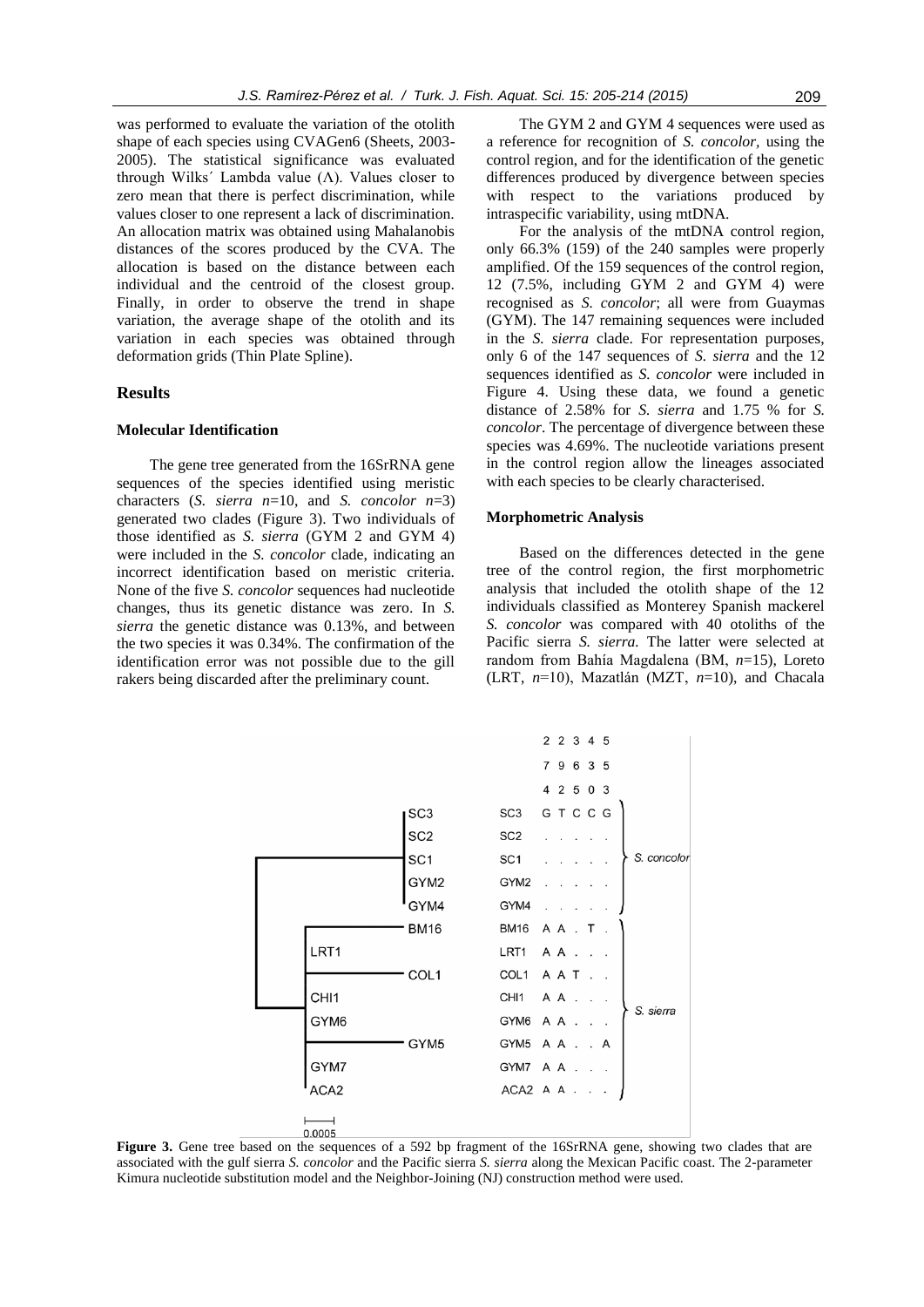

**Figure 4.** Gene tree variations based on the sequences of a 410 bp fragment from the mtDNA control region of the gulf sierra *S. concolor* and the Pacific sierra *S. sierra* along the Mexican Pacific coast. The scale bar is equal to 0.005 and represents genetic distances.

(CH, *n*=5).

The CVA detected significant differences (CV1,  $\Lambda$ = 0.10, P<0.05). The frequency of the CV1 indicated a clear separation of the shape of the otoliths (Figure. 5), which suggests a morphological differentiation between the species. According to the Mahalanobis distances, the average percentage of correct allocation was 100% for both species (Table 2). By observing the deformation grids that represent the average shape of the posterior part of the otolith of each species, it can be seen that the difference in otolith shape between *S. concolor* and *S. sierra*  originates in the otolith dorsal zone (Figure 5).

Based on the results of the above analysis and in order to assess the degree of discrimination between species, a second morphometric analysis of the otolith shape of organisms sampled in 2002 (identified only from gill raker counts) was carried out. The CVA detected significant differences in the shape of the otoliths (CV1,  $\Lambda$ = 0.26, P<0.05). The frequency of the CV1 scores show two groups (Figure 6), suggesting that a morphological difference exists between the otoliths of the two species. According to the Mahalanobis distances, the average percentage of correct allocation for *S. concolor* was 95% and 94% for *S. sierra* (Table 2). The deformation grids were consistent in demonstrating that the otolith dorsal zone generates the discrimination between *S. concolor*  and *S. sierra*.

#### **Discussion**

The reduction in fishery resources around the world has stimulated research into the structure and genetic diversity of the populations of commercially

important fish (Gauldie, 1991; Sotelo *et al*., 1993; Mackie, 1996). In many cases, the diagnostic characters (size, shape and appearance) for the identification of species are difficult to obtain, and the catch is reported generically (encompassing various species), which affects fishery management strategies. The comparison of mtDNA sequences represents a powerful alternative for taxonomic identification. Due to the fact that it includes a high rate of mutation and generally presents matrilineal inheritance, mtDNA enables the evolutionary lineages of closely related species to be distinguished.

In the Gulf of California, species of the *Scomberomorus* genus are found to be partially sympatric and due to their external similarity, catch records do not distinguish one species from the other. The results of the present study, based on molecular markers, allowed the detection of two lineages, which were associated with *S. concolor* and *S. sierra* (defined *a priori* based on meristic characters and using specimens with a typical and presumably exclusive distribution). It was possible to distinguish between species from two nucleotide sites of the amplified fragment of the 16SrRNA gene. Polymorphism was also identified in *S. sierra* (BM16, COL1 and GYM5) but this variability occurred in fish from sampling sites where no overlap occurred in the distribution of the species, hence the two detected lineages were maintained. The two clades found by means of the mtDNA control region were also clearly associated with each species. The above allows the differentiation of genetic differences attributed to divergences between species from those related to intra-population polymorphism.

There were relatively few nucleotide differences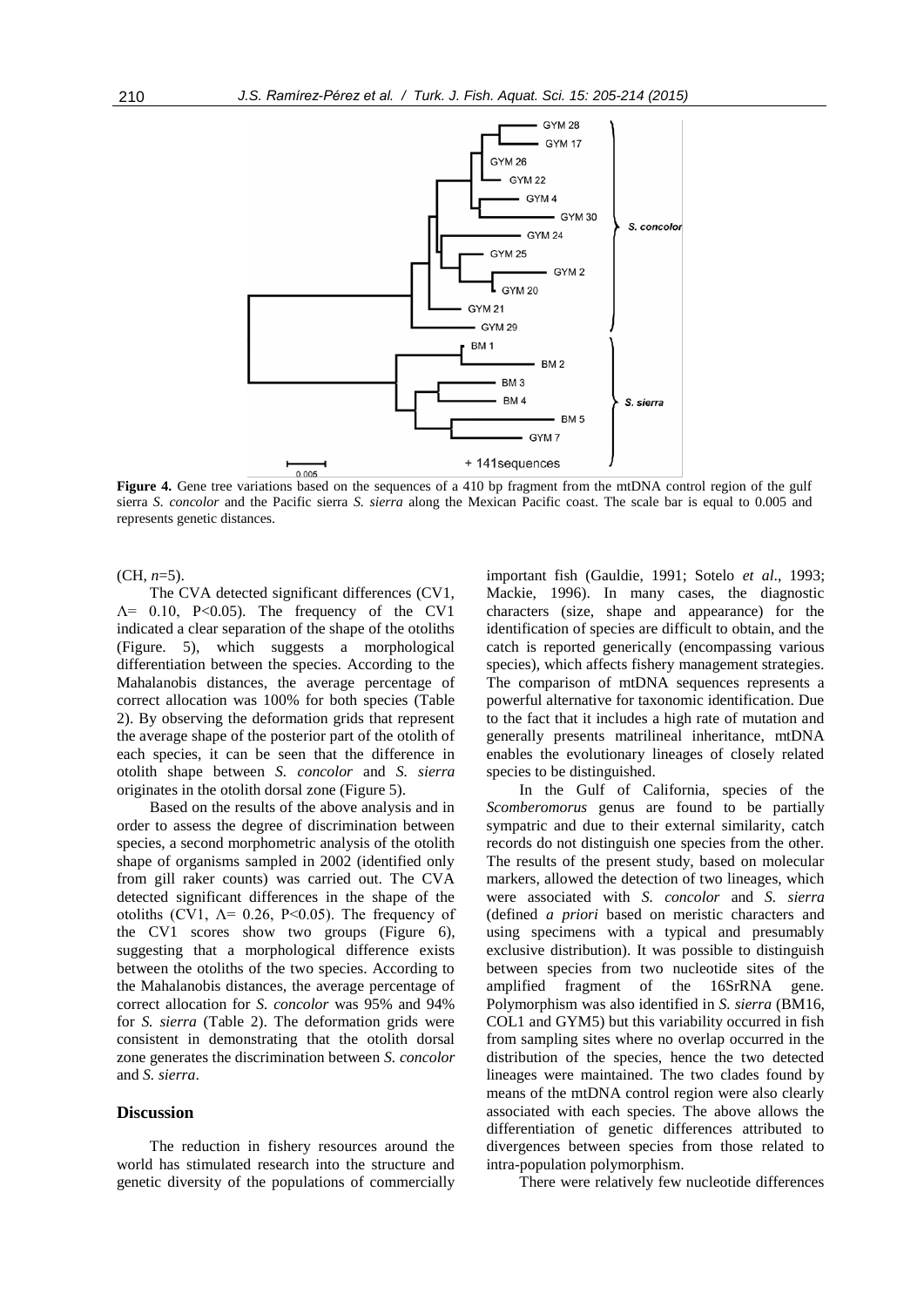

Figure 5. CV1 score frequencies of the canonical analysis (CVA) of two groups identified genetically and by deformation grids. The grey bars represent gulf sierra *S. concolor* otoliths and black bars represent Pacific sierra *S. sierra* otoliths.



**Figure 6.** CV1 score frequencies of the canonical analysis (CVA) of two groups identified by meristic characters and deformation grids. The grey bars represent gulf sierra S. concolor otoliths and black bars represent Pacific sierra S. sierra otoliths.

between the two species in the sequences of the 16SrRNA gene (only at two nucleotide sites: 274 and 292), taking into account that in *S. sierra* polymorphism was detected in three of the five variable sites (Figure 3). The results from the mtDNA control region did not indicate a strong genetic divergence between the two species as a function of the elevated intraspecific polymorphism. The mean interspecies distance was very low, 0.34% for the 16SrRNA and 4.69% for the control region. For two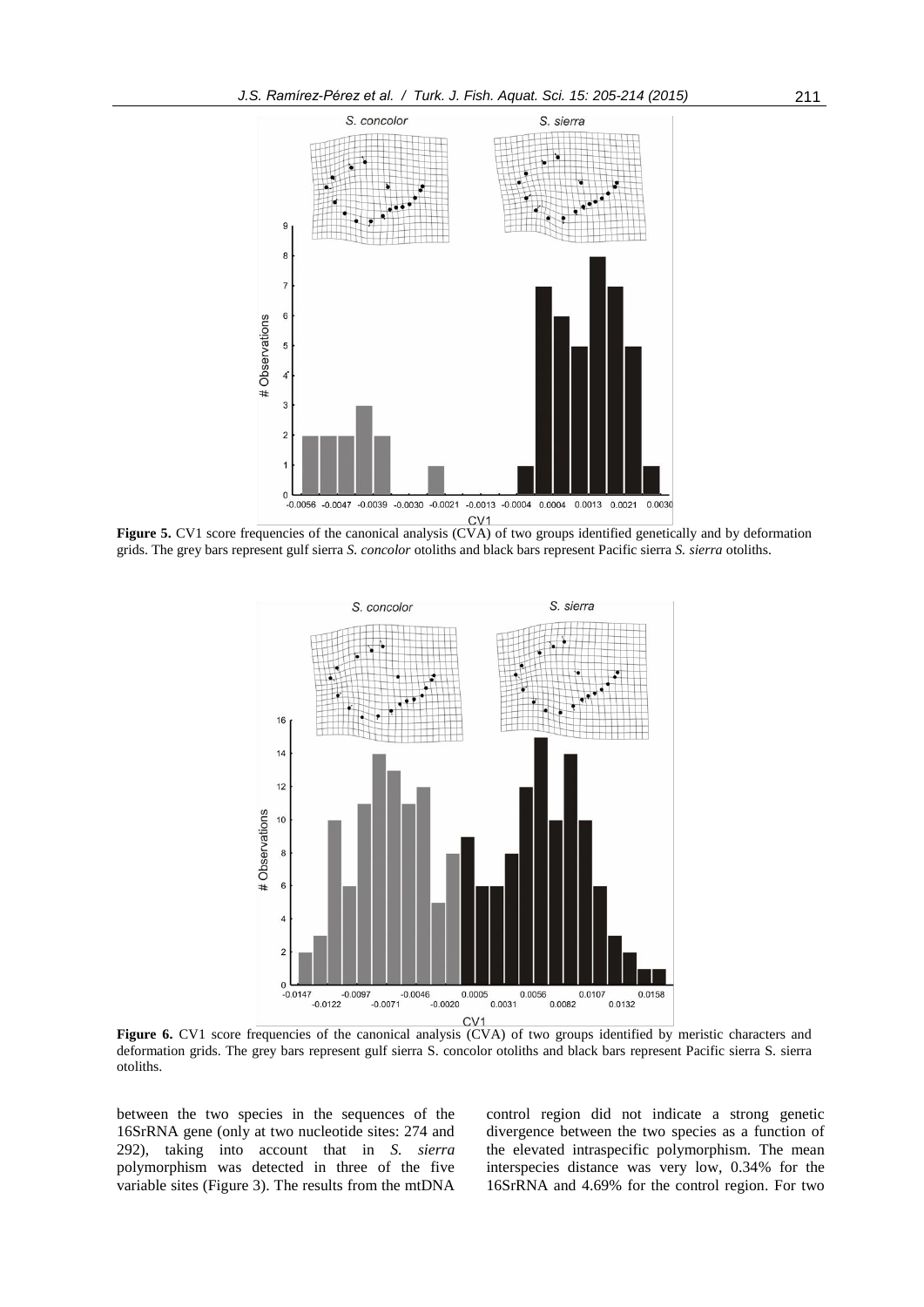|                          | S. concolor | S. sierra |     | % Correct Allocation |
|--------------------------|-------------|-----------|-----|----------------------|
| S. concolor              |             |           |     | 100                  |
| S. sierra                |             |           | 40  | 100                  |
| S. concolor <sup>2</sup> |             |           | 100 |                      |
| $S.$ sierra <sup>2</sup> |             |           | O۶  | 94                   |

**Table 2.** Results of the classification by number and percentages based on Mahalanobis distances. The rows represent the correct allocation

mtDNA fragments, the inter-specific distance was only around two-fold higher than the intra-specific distance. The relatively high genetic similarity between *S. sierra* and *S. concolor* can also be noticed from the little differentiation of ATPase 8, ATPase 6, ND2 and 12SrRNA mitochondrial genes and the absence of differences in the nuclear Aldolase intron 5 reported by Banford *et al.* (1999). These authors suggested that within the eastern Pacific, the separation of *S. concolor* and *S. sierra* could have occurred around 2.3 Ma, as a combination of physical factors most likely played a role in eastern Pacific speciation. Considering the molecular information reported by Banford *et al*. (1999) and that obtained in the present study, the forces driving evolution have not apparently been strong enough to generate highly divergent lineages. In addition, the coalescence time has been relatively short. In fact, the separation of *S. concolor* and *S. sierra* could have occurred later than 2.3 Ma. Considering a mutation rate of 3.6%/Ma for the control region (Donaldson and Wilson, 1999; Dominguez Lopez *et al*., 2010) and the genetic distance of 4.69%, a rough estimate of the coalescence time would be around 0.65 Ma. Thus, the speciation of *S. concolor* and *S. sierra* could had been influenced by the Pleistocene glaciations, isolating two populations that evolved into the actual species, as Banford *et al*. (1999) suggested for the species in the tropical western Atlantic.

The molecular analyses in the present study indicate that there was greater confusion concerning the recognition of each species through meristic characters in organisms from the Guaymas region. This can be explained by the fact that in this region both species coincide geographically, increasing the probability of finding one of the two species and identifying it incorrectly. Another possibility would be that during the evolutionary process, the species presented secondary contact, which generated a genetic exchange; such a hybridisation event should be addressed in greater detail through the use of molecular tools based on nuclear DNA.

In order to evaluate an alternative approach to genetic analysis for the identification of species a morphometric analysis was used, which has proved to be a robust statistical tool in the recognition of species and the detection of populations/stocks of different commercially important resources (Begg *et al*., 2001; Jayasankar *et al*., 2004; Hossain *et al*., 2010). The implementation of morphometric analysis has become increasingly common due to the notable and growing

development of image processing techniques, favoured by the improvement of computer equipment and digital cameras (Cadrin and Friedland, 1999; Cadrin, 2000). In the present study, the shape of the otolith was used to distinguish between species. The results obtained from the analysis of the genetically identified individuals made it possible to detect that the shape of the otolith differentiated the individuals of both species by 100% (Table 2). When the shape of the otoliths of individuals identified meristically was compared, approximately 6% of the allocation was incorrect (Table 2). Considering that the percentage error in the identification using meristic characters was 7.5% (inferred from the control region), it is suggested that the incorrect allocation of individuals in the morphometric analysis was probably due to poorly identified individuals. Hence the present results support: a) the power of otoliths for the discrimination between species and the detection of dubiously identified individuals; and b) the need for genetic markers to confirm the *Scomberomorus* species in the Gulf of California.

For fishing purposes, the identification of the stock structure of exploited populations represents an important task for resource management (Allendorf *et al*., 1987; Ferris and Berg, 1987). The results of the present study show that it is possible to differentiate the Pacific sierra *S. sierra* from the gulf sierra *S. concolor* based on otolith shape. This method has also been used to identify stocks in the population of *S. cavalla* exploited in the Gulf of Mexico (DeVries *et al*., 2002) and in the population of *S. sierra* in the Gulf of California (Ramírez-Pérez *et al*., 2010). Given that otoliths are structures that store information and allow the history of the fish´s life to be understood (Campana and Thorrold, 2001; Elsdon *et al*., 2008), the implementation of additional analyses concerning their chemical composition would enable studies that address the ecology, migration, mixing of stocks, feeding and spawning zones (Rooker *et al*., 2003; Petterson *et al*., 2004).

At present, the fishery of species of the *Scomberomorus* genus in the Gulf of California is managed by fishing permit criteria, generally for finfish and minimum catch volumes. In order to specify biological reference points for sustainable exploitation, the population parameters of each species should be evaluated. For this, the taxonomic identification must be reliable. Considering the results obtained in the present study, a greater effort should be made based on the use of molecular markers in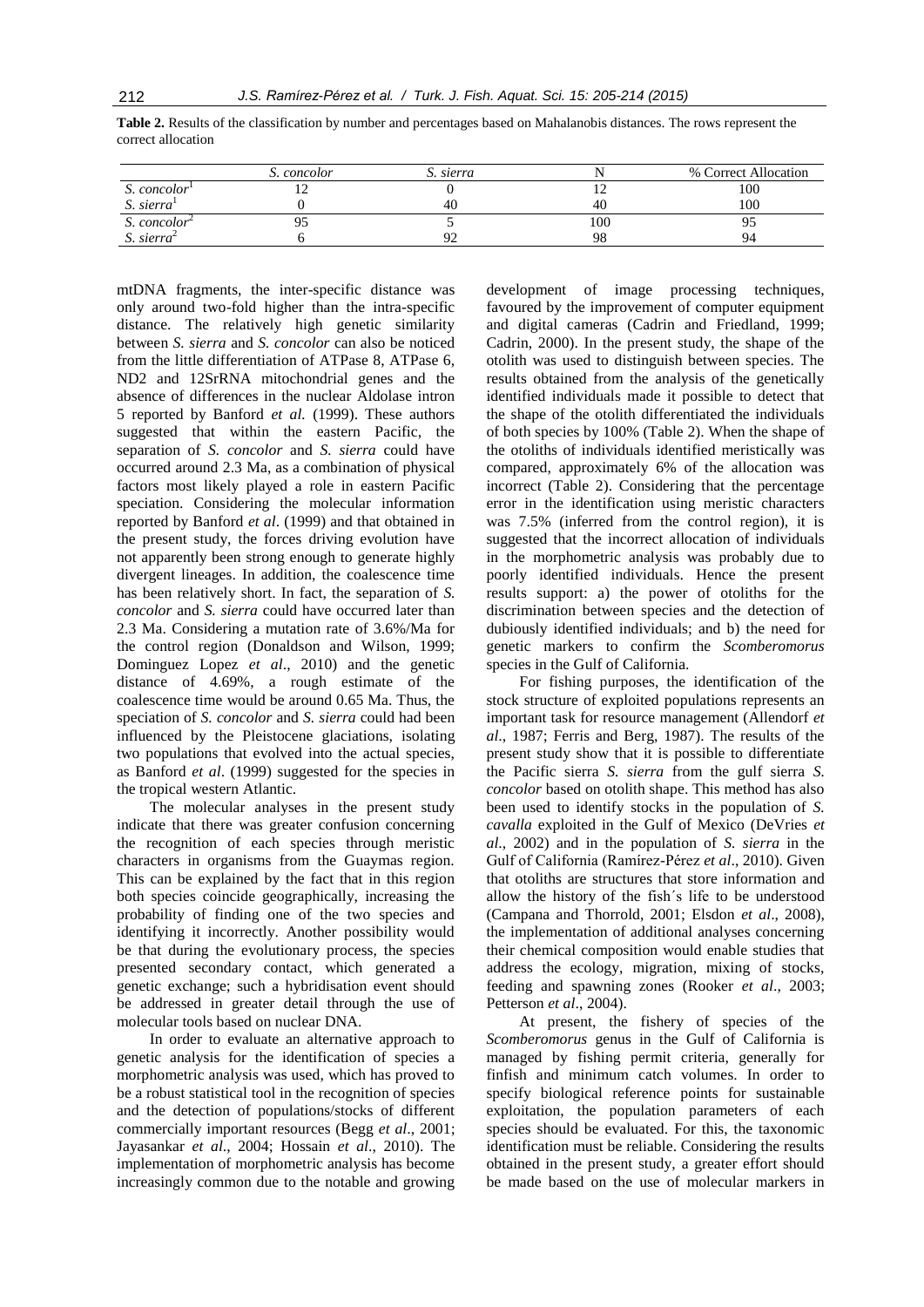order to improve the recognition of species. Genetic analyses and morphometrics should be applied together in order to identify the existence of stocks throughout the distribution area of each of the two species where they are exploited by fisheries of different magnitudes.

#### **Acknowledgements**

The present study was financed by the Consejo Nacional de Ciencia y Tecnología (Project: S0007- 2005-1-11714) and by the Instituto Politécnico Nacional (Project: 20070018). JSRP is grateful for the support received through the CONACyT scholarship, PIFI-IPN and Programa de Doctores Jóvenes, Universidad Autónoma de Sinaloa, Member EDA-UAS system. FJGR and CQV are members of the COFAA and EDI systems of the Instituto Politécnico Nacional. Also thank the anonymous reviewers for comments that greatly improved the manuscript.

#### **References**

- Allendorf, F.W., Ryman, N. and Utter, F. 1987. Genetics and fishery management: past, present, and future. In: N. Ryman and F. Utter (Eds.), Population Genetics and Fishery Management. University of Washington Press, Washington DC: 1-19
- Banford, H.M., Bermingham, E., Collette, B.B. and McCafferty, S. 1999. Phylogenetic systematics of the *Scomberomorus regalis* (Teleostei: Scombridae) species group: molecules, morphology and biogeography of Spanish mackerels. Copeia, 3: 596- 613. doi: 10.2307/1447593.
- Begg, G.A., Overholtz, W.J. and Munroe, N.J. 2001. The use of internal otolith morphometrics for identification of haddock (*Melanogrammus aeglefinus*) stocks on Georges Bank. Fishery Bulletin, 99: 1-14.
- Bernardi, G., Robertson, D.R., Clifton, K.E. and Azurro, E. 2000. Molecular systematics, zoogeography and evolutionary ecology of the Atlantic parrotfish genus *Sparisoma*. Molecular Phylogenetics and Evolution, 15: 292–300. doi:10.1006/mpev.1999.0745.
- Cadrin, S.X. and Friedland, K.D. 1999. The utility of image processing techniques for morphometric analysis and stock identification. Fisheries Research, 43: 129-139. doi:10.1016/S0165-7836(99)00070-3.
- Cadrin, S.X. 2000. Advances in morphometric identification of fishery stocks. Reviews in Fish Biology and Fisheries, 10: 91-112. doi:10.1023/A:1008939104413.
- Campana, S.E. and Casselman, J.M. 1993. Stock discrimination using otolith shape analysis. Canadian Journal of Fisheries and Aquatic Science, 50: 1062- 1083. doi: 10.1139/f93-123.
- Campana, S.E. and Thorrold, S.R. 2001. Otoliths, increments and elements: keys to a comprehensive understanding of fish populations? Canadian Journal of Fisheries and Aquatic Science, 58: 30-38. doi: 10.1139/f00-177.
- Carvalho, G.R. and Nigmatullin, C.M. 1998. Stock structure analysis and species identification. In: P.G. Rodhouse, E.G. Dawe and R.K. O'Dor (Eds.), Squid recruitment dynamics. The genus Illex as a model, the commercial

Illex species and influences on variability, FAO Fisheries Technical Paper No 376. Rome: 199-232.

- Collette, B.B. and Nauen, C.E. 1983. FAO Species Catalog. Scombrids of the World. An annotated and illustrated catalogue of tunas, mackerels, bonitos and related species known to date. FAO Fisheries Synopsis, Rome, 125 pp.
- Collette, B., Acero, A., Boustany, A., Canales Ramirez, C., Cardenas, G., Carpenter, K.E., Di Natale, A., Die, D., Fox, W., Graves, J., Hinton, M., Juan Jorda, M., Minte Vera, C., Miyabe, N., Montano Cruz, R., Nelson, R., Restrepo, V., Schaefer, K., Schratwieser, J., Serra, R. and Yanez, E. 2011. *Scomberomorus concolor*. In: IUCN 2015. IUCN Red List of Threatened Species. Version 2015.
- DeVries, D.A., Grimes, C.B. and Praguer, M.H. 2002. Using otolith shape analysis to distinguish eastern Gulf of Mexico and Atlantic Ocean stocks of king mackerel. Fisheries Research, 57: 51-62. doi:10.1016/S0165-7836(01)00332-0.
- Di Finizzio, A., Guerriero, G., Russo, G.L. and Ciarcia, G. 2007. Identification of gadoid species (Pisces: Gadidae) by sequencing and PCR-RFLP analysis mitochondrial 12S and 16S rRNA gene fragments. European Food Research and Technology, 225: 337- 344. doi: 10.1007/s00217-006-0420-z.
- Domínguez-López, M., Uribe-Alcocer, M. and Díaz-Jaimes, P. 2010. Phylogeography and historical demography of the Pacific Sierra mackerel (*Scomberomorus sierra*) in the Eastern Pacific. BMC Genetics, 11: 34. doi: 10.1186/1471-2156-11-34.
- Donaldson, K.A. and Wilson, R.R. Jr. 1999. Amphi-Panamic germinates of snook (Percoidei: Centropominae) provide a calibration of the divergence rate in the mitochondrial DNA control region of fishes. Molecular Phylogenetics and Evolution, 13: 208-213. doi:10.1006/mpev.1999.0625.
- Elsdon, T.S., Wells, B.K., Campana, S.E., Guillanders, B.M. and Jones, C.M. 2008. Otolith chemistry to describe movements and life-history parameters of fishes: Hyphotheses, assumptions, limitations and inferences. Oceanography and Marine Biology, 46: 297-330. doi: 10.1201/9781420065756.ch7.
- Ferris, S.D. and Berg, W.J. 1987. The utility of mitocondrial DNA in fish genetics and fishery management. In: N. Ryman and F. Utter (Eds.), Population Genetics and Fishery Management, University of Washington Press, Washington: 277-299.
- Fitch, E.J. and Flesching, A.O. 1949. A brief account of the Monterey Spanish mackerel (*Scomberomorus concolor*). California Fish and Game, 35: 275-280.
- Froese, R. and Pauly, D. (Eds) 2014. FishBase (World Wide Web electronic publication. www.fishbase.org, version (06/2014)).
- Gauldie, R.W. 1988. Function, form and time keeping properties of fish otoliths. Comparative Biochemistry and Physiology, 91: 395-402. doi:10.1016/0300- 9629(88)90436-7.
- Gauldie, R.W. 1991. Taking stock of genetic concepts in fisheries management. Canadian Journal of Fisheries and Aquatic Science, 48: 722-731. doi: 10.1139/f91- 087.
- Grant, W. and Utter, F.M. 1984. Biochemical population genetics of Pacific Herring (*Clupea pallasi*). Canadian Journal of Fisheries and Aquatic Science, 41: 856- 864. doi: 10.1139/f84-102.
- Hebert, P.D.N., Cywinska, A., Ball, S.L. and deWaard, J.R.